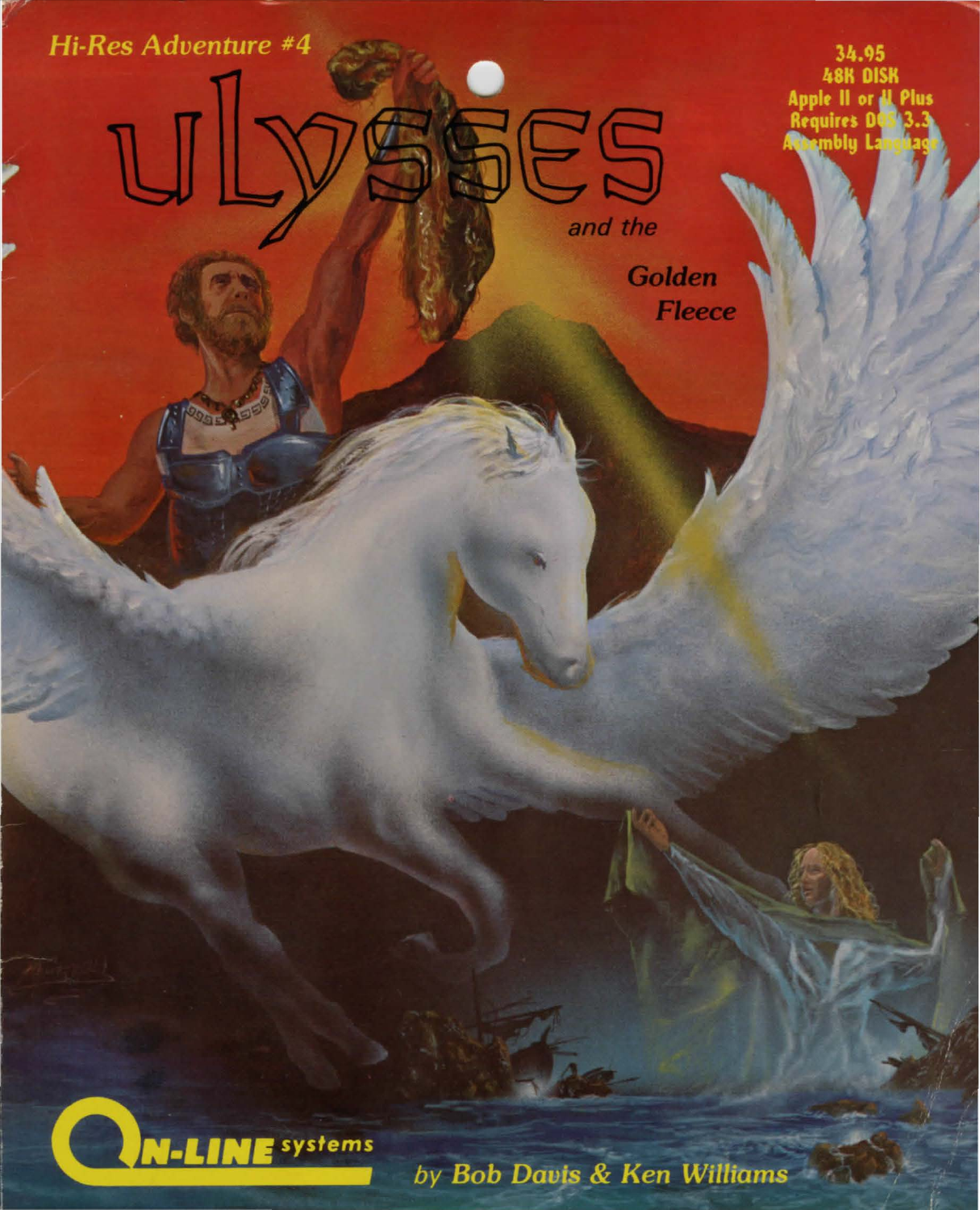# **GAME INS** JCTIONS

# **Executing Hi-Res Adventure #4**

To start "Ulysses and the Golden Fleece" executing, simply boot the disk as described in your DOS manual.

# **Moving From Place to Place**

In this game you are in complete control and the computer is merely your puppet as you give it instructions which might aid you in your quest. The computer has a tremendous vocabulary, although it only understands sentences of one or two words. In most cases this is a verb and a noun such as "CLIMB TREE" or "CROSS BRIDGE". In many cases one word suffices such as "UP", "NORTH", "LEFT" or "WEST". At times a direction isn't sufficient to let the computer know where you wish to go. At these times try moving toward something such as "GO TREE" or "GO CA *VE"* etc. During your journey you will encounter terrain that may call for flying, jumping, climbing, etc., in all cases do not become frustrated, instead, think of a way to explain to the computer what it is you desire and it will do its best to comply.

#### **The World Around You**

As you travel you may encounter objects which might serve you on your journey to recover the Fleece. You may direct the computer *to* get or take these items. For example, a bow might be useful in battling dwarves. Objects may have magic side effects. Some may even have been left *to* delay your approach. To find what you're carrying at any time, type "INVENTORY" or "INV".

#### **A Few Hints ...**

Ulysses and the Golden Fleece is not a game that will be solved at one sitting. Even slight progress may take weeks depending on your creativity, mood, and experience as an adventurer. Involve the rest of your family, make sure you try to go every direction from every place you visit. A wise adventurer would keep a map of the places he has visited and so should you. Do not be afraid to experiment. You can not hurt or otherwise blow up the program by trying new things.

#### **The Graphics** ...

Each place you visit as you travel will be displayed on the television or monitor of your APPLE-II in color. Below the picture will be a brief description of where you are. At times if you ask the computer for a closer look at some portion of the picture (such as a knot on a tree) it will comply with a closeup if it thinks there's something that might help you. You will notice that if you drop things they will appear as part of the picture as they would if you dropped them while walking. The APPLE-II only provides for four lines of text on the display. If a message to be output is longer than this, you will hear a beep and the computer will hold up additional output until you press return. If you wish to review your dialogue with the computer, you may press return without typing anything thereby causing it to display the last twenty-four lines of your conversation. To resume play, simply press return again.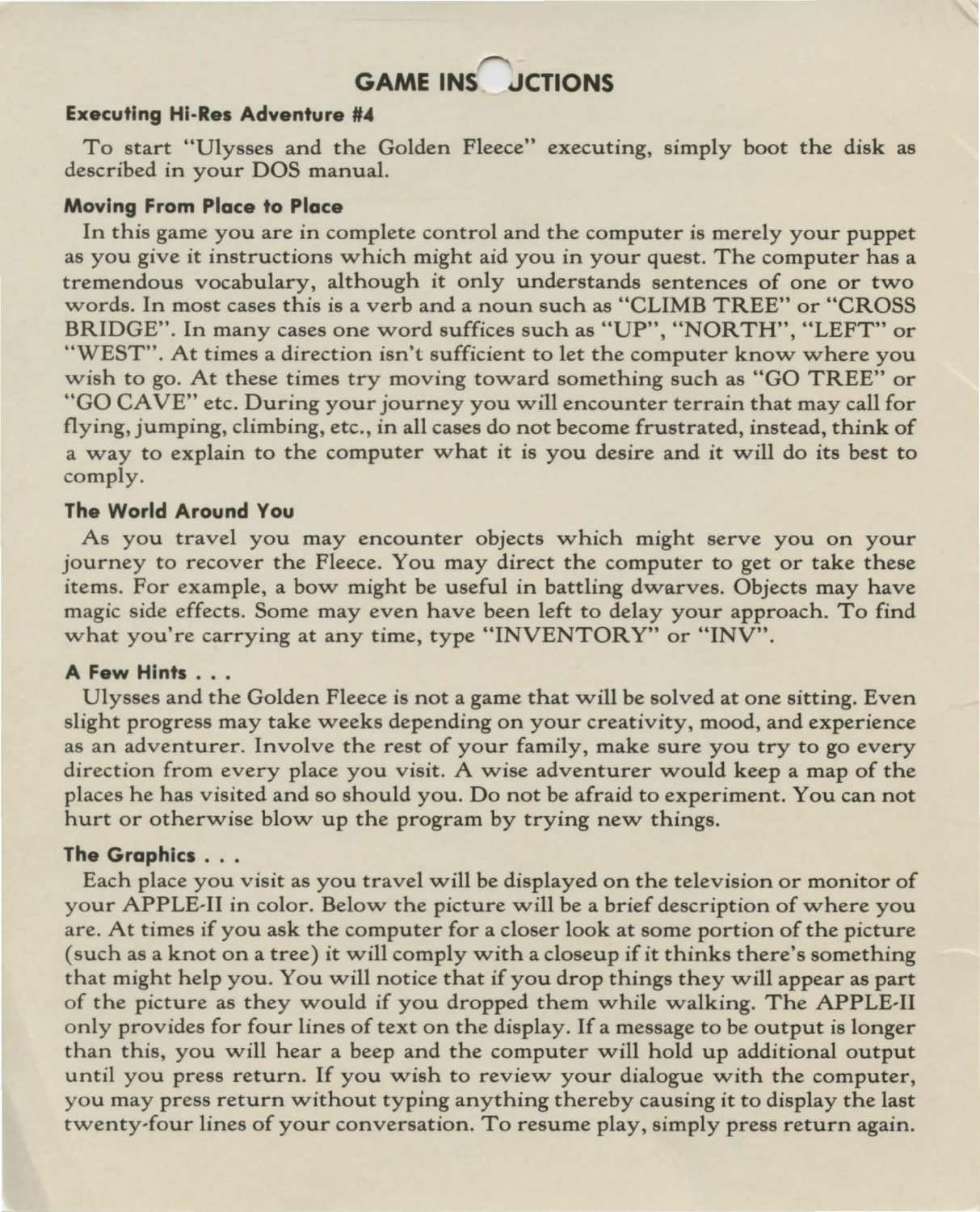#### **Saving Your Adventure**

If you desire to resume your game at a later time you must let the computer know so that it can save your game for later play. Games are saved on a diskette other than the one with the gold label. Choose any 3.3 initialized diskette you have and label it your "ADVENTURE SAVED GAME DISK." HI-RES ADVENTURE does not use the standard APPLE disk operating system and will blindly clobber any data you may have on the disk, therefore make sure you pick a completely unneeded disk. To request that your game be saved, simply say 'SA VE GAME'. You will be prompted for a letter from A to 0 under which to save the game. This is so that you may have several games saved at once. To resume play, boot the disk as always then type "RESTORE GAME". You will be asked for the letter under which you saved the game. Do not be alarmed if the first time you save under a given letter the drive makes a strange sound. This is just its way of saying that the portion of disk being written to has never had data before. If you do not already have an initialized 3.3 diskette, just type "INIT DISK" any time during the game, then follow the prompts.

### If **Your Disk Should Ever Fall**

If your disk fails within 90 days of purchase return it to the dealer from whom you bought it or send it to ON-LINE SYSTEMS for free replacement. After this time send it to us with *5* dollars. We try to return all disks the same day they arrive.

#### **And Finally** ...

If all else fails and you're totally stuck and about to burn the ADVENTURE diskette, check with your favorite store for a hint or call us (during reasonable west coast hours!).

GOOD *LUCK!* 

BOB DAVIS & KEN WILLIAMS

**ON-LINE SYSTEMS 36575 MUDGE RANCH ROAD COARSEGOLD, CA 93614 209-683-6858** 

NOTE: Ulysses and the Golden Fleece occupies both sides of the disk. Side "B" is not copy protected. We strongly urge that you make a back-up copy immediately.